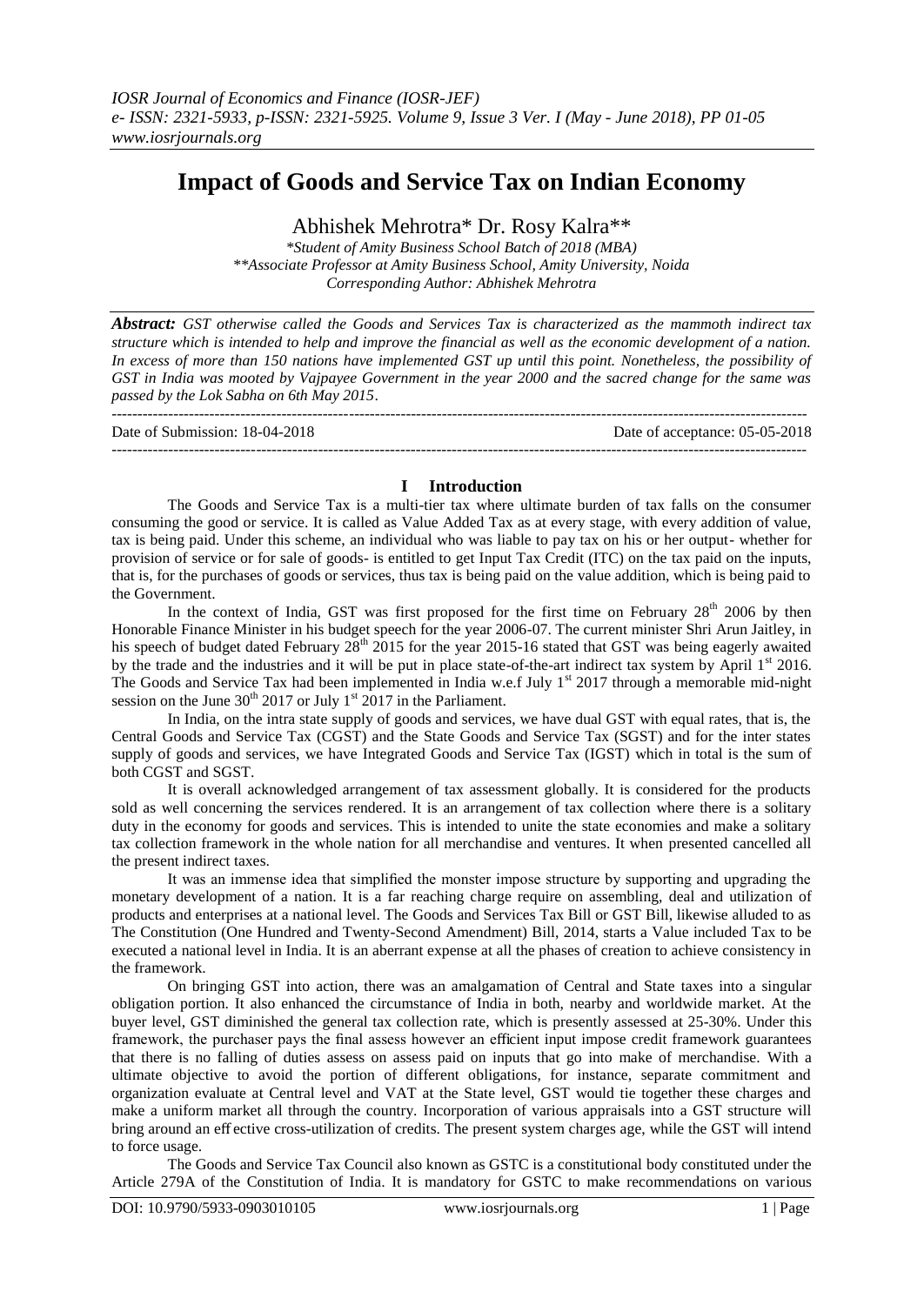matters associated with the GST and further under provisions which have been made under respective GST Laws whereby the Central and the State Government have to act on the recommendations made by the GSTC. Thus the GSTC plays a pivot role under the GST as it brings uniformity in the law and also a cooperative federalism.

Input Tax Credit or ITC refers to reducing of the taxes paid on the inputs from the taxes paid on the output. When a supply of Good or Service is supplied to a tax payer, the GST charged is known as the Input Credit.

This concept is not new as it was prevalent before GST came in the indirect taxes. It is just that the scope has widened. Earlier, it was not possible for a tax payer to claim Input Tax Credit for Central Sales Tax, Entry Tax, Luxury and other taxes. Moreover, the manufacturers and the service providers could not claim the Central Excise Duty. During pre-GST era, cross-credit of Value Added Tax (VAT) against the Services was not allowed. But in GST, since all taxes are subsumed into one tax there is no restriction of setting of the Input Tax Credit.ITC cannot be applied to all the types of Input as each State and Countries have different rules and regulations. It is the backbone of GST and for registered members, it is of a major concern.

For instance:- A is a manufacturer. Let say the tax to be paid on the final product is Rs.500 and the purchase tax paid is Rs. 350. He can claim Rs. 350 after paying Rs.500 (Rs.  $500 - \text{Rs}$ . 350 = Rs. 150). Thus he pays Rs. 150 only rather than him paying Rs. 500.

## **II Literature Review**

**Eva (2008)** in his paper has analyzed the cost of conforming to the indirect tax laws in the Slovak Republic by doing examination of small, medium and large business organizations through a survey and infers that the organizations particularly the small scale ones are not ready to and don't endeavor to measure the cost of consistence which is very high because of the complex law structure.

**Crossley, (2009)** wrote about the year 2009 in which the United Kingdom Government chose to diminish the VAT rate by a minor sum with a specific end goal to help the end customer spending. He also had examined and said in connection with his paper and inferred that if the VAT rate is reduced, then the spending by the general customers increments bringing about general lightness in the economy.

**Ehtisham Ahmed and Satya Poddar (2009)** contemplated and they found out that the GST when introduced in India will furnish simplier and straightforward indirect taxation framework with the increment in yield and efficiency of the Indian Economy. But the case is that the advantages of GST are fundamentally reliant on structure of GST which will be imposed on the Indian Economy.

**Dr. R. Vasanthagopal (2011)** talked in his paper that the GST will increase the potential of the Indian economy. As indicated by him, India is experiencing entangled expense framework. GST will give a lift to the Indian economy as the implementation of the GST will help India remove the cascading effect which has been a major fault in the past tax regime.

**Borec (2013)** in the paper have examined how assesses may conform to the VAT laws given that the GST is a goal based expense. He mainly concentrated on the part on how to manage B2C situations where the VAT compliances have to be dealt in the state where the client is found. He also talked about the troubles in this consistence particularly in the online businesses.

**Pinki, Supriya Kamma and Richa Verma (2014)** contemplated in their paper and inferred that the new NDA government in India is certain towards the execution of GST and it is advantageous for Central Government, State Government and also additionally for the buyers in the longer run if its usage is supported by a solid IT foundation.

# **III Research Methodology**

It is said that a problem well defined is half solved. This step is to define the project problem and decide the objectives of research. The definition of the problem includes the Impact of GST on the Restaurant Industry**.**

The aim of research is to

- Analyze pros and cons of Goods and Service Tax on Indian Economy,
- Analyze the impact of GST on Restaurant Industry and to analyze the working of GST from Manufacturer"s point of view.

The research was well planned and executed according to the guidelines and was completed in the period of 79 days. The methodology used by me in conducting the research is Exploratory Research Design. Being an explanatory research it is based on majorly on the secondary data of journals, articles, newspapers and magazines and primary data was collected by the business owners for better understanding. The reference period of the survey is from December 19, 2017 to March 31, 2018.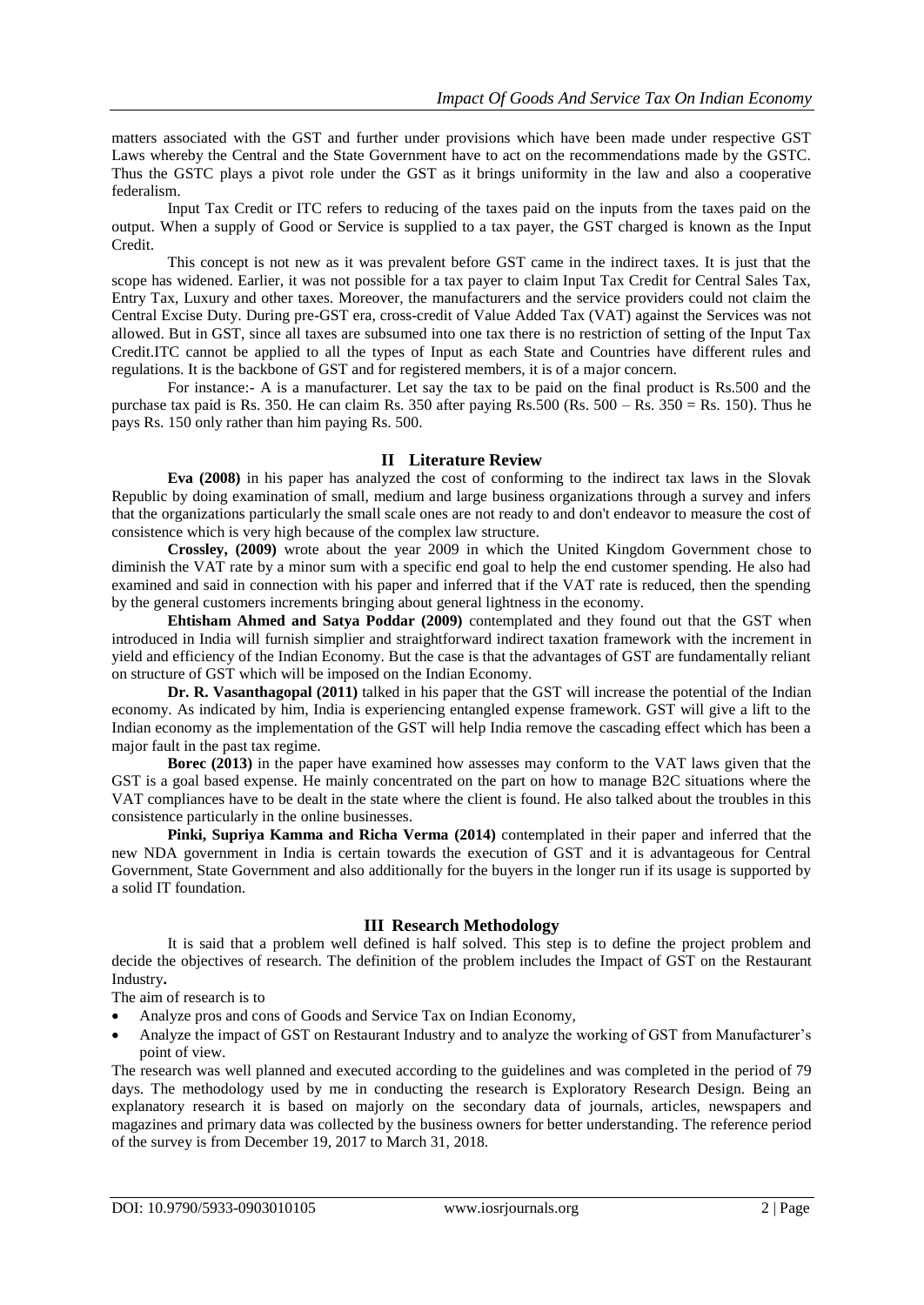# **IV Data Analysis And Interpretation**

Fulfilling the first objective of the study, following advantages were discovered

- Removing Cascading tax effect
- Higher threshold for registration
- Lesser compliances
- Increased efficiency in logistics
- Regulating the unorganized sector

## **The second objective of the study which showcases the impact of GST on the Restaurant Industry is as follows**

As the Goods and Service Tax or the GST has been in effect on the Indian Society, business households are still trying to figure out the changes required in their current systems to easily fit the GST in their bills. According to National Restaurant Association of India, they stated in their 2013 India Food Service Report, that the current size of the Food Service Industry is approximately Rs. 247680 crore and they have projected that it will grow to Rs. 408040 crore by the year end 2018 with a rapid increase of approximately 11 percent. This growth is fueled with the growth of the Indian Middle Class. Rapid Urbanization, Growing Awareness of Western Lifestyle, Women Empowerment and Employee Generation, and Higher Disposable Income are some of the factors which contribute to the growth of the Indian Restaurant Industry. Thus, we find ourselves waiting for our turns in queues while dining out on weekends.

## **Understanding Your Resturant Bill**

As we are the end customers, we hardly pay attention to our resturant bills and many of us are unaware of the components added during the genenration of the bill.

First let us know about the components of the pre-GST bill;-

- **VAT (Value Added Tax):-** This tax is charged on the proportion of food on the bill.
- **Service Tax:** This tax is charged on the services rendered by the restaurant. (To avoid confusion, the Government of India had already bifurcated the service proportion and food proportion and then charge taxes accordingly.)
- **Service Charge:** This charge is applied by the restaurants and not by the Government of India. Thus, it is not a tax. It should not be confused with the service tax as it is the extra income of the restaurant owner. Service Tax on the other hand is not an income but it has to be collected and submitted to the Government at a later stage.

However the rates of GST have changed gradually over a period of time. Following are the latest rates which are implemented on the restaurant industry at present.

| <b>Types of Restaurant</b>                                           | <b>Goods and Service Tax Rates</b> |  |
|----------------------------------------------------------------------|------------------------------------|--|
| All Restaurants                                                      | 5 percent without ITC              |  |
| Restaurants within the Hotels (Room Tariff is lesser than Rs. 7500)  | 5 percent without ITC              |  |
| Restaurants within the Hotels (Room Tariff is greater than Rs. 7500) | 18 percent with ITC                |  |
| <b>Outdoor Catering</b>                                              | 18 percent with ITC                |  |

During the GST regime, the VAT and the Service Tax have been subsumed into a single rate, but there may be cases where one could still find Service Charge included in their bills.

Below there is a comparision between how the Restaurant bill looks like before and after the GST implementation in the Restaurant Industry.

#### **EXAMPLE:-**

Let say the total Consumption or the total Bill sums upto Rs. 5000. Then Pre-GST, the bill would look like

| Total                       | 5000   |
|-----------------------------|--------|
| Service Charge @ 10 percent | 500    |
| Service Tax @ 5.6 percent   | 308    |
| $KKC \ @$ 0.2 percent       |        |
| SBC @ 0.2 percent           |        |
| VAT $@14.5$ percent         | 797.5  |
| <b>Total Amount Payable</b> | 6627.5 |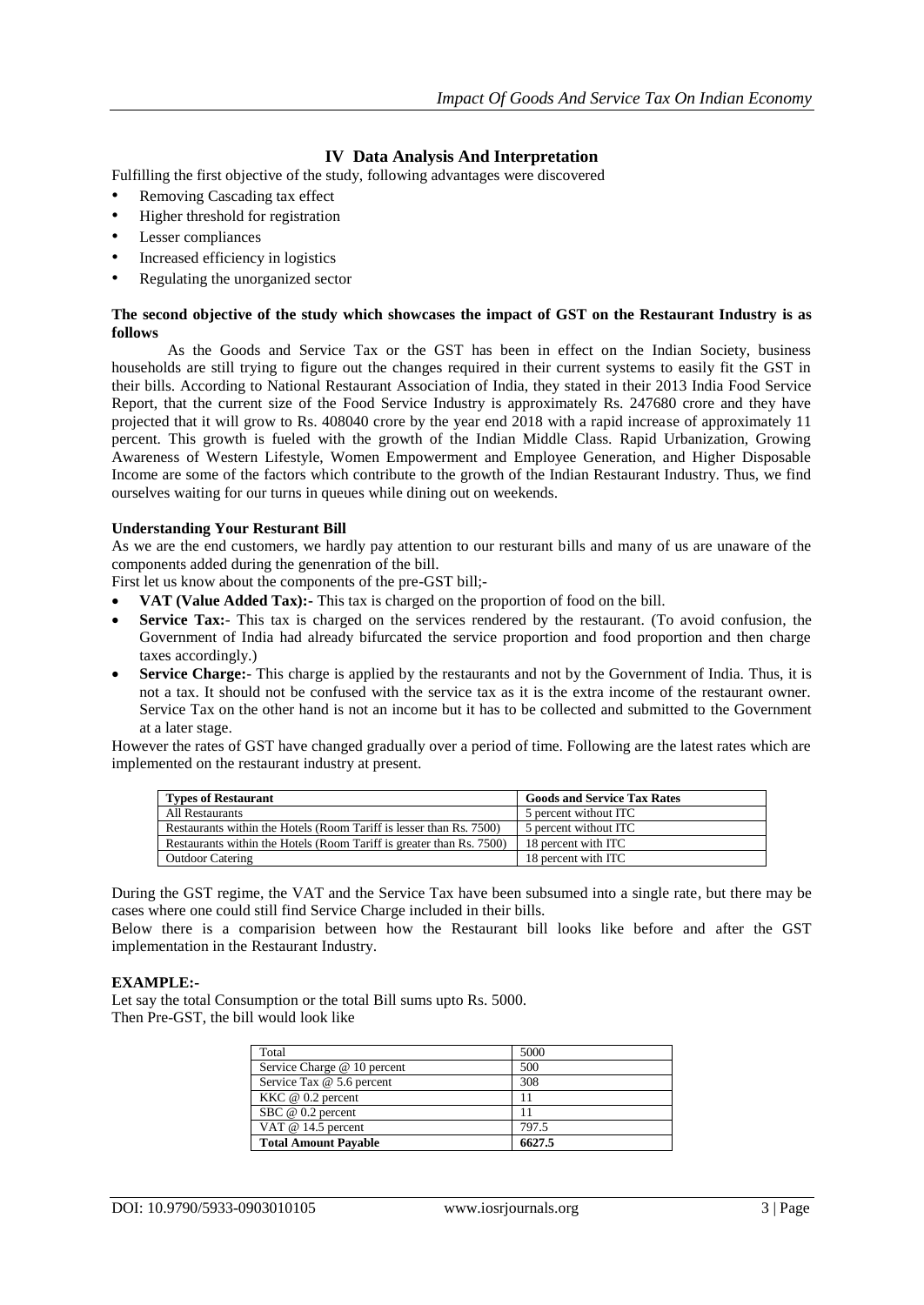Then Post-GST, the bill looks like

| Total                       | 5000 |
|-----------------------------|------|
| Service Charge @ 10 percent | 500  |
| GST $@$ 18 percent          |      |
| $CGST@9$ percent            | 495  |
| SGST @ 9 percent            | 495  |
| <b>Total Amount Payable</b> | 6490 |

Thus at a standard rate of 18 percent under the GST, the customer will save around Rs. 137.5 on a transaction of Rs. 5500. Here, I have assumed that the VAT applicable at 100 percent of the value without any deduction. Furthermore, when we see the effective rate of VAT it sums up to 20.5 percent which has come down to 18 percent with the introduction of GST.

| <b>Particulars</b>                                       | <b>Billing under VAT</b> | <b>Billing under GST</b> |
|----------------------------------------------------------|--------------------------|--------------------------|
| Wheat                                                    | 100                      | 100                      |
| Spices                                                   | 300                      | 300                      |
| Oil                                                      | 200                      | 200                      |
| <b>TOTAL</b>                                             | 1500                     | 1500                     |
| VAT $@$ 5 percent                                        |                          |                          |
| (Generally these items are bracketed under the same set) | 75                       | NA                       |
| GST $@$ 5 percent                                        |                          |                          |
| (Generally these items are bracketed under the same set) | <b>NA</b>                | 75                       |
| <b>Particulars</b>                                       | <b>Billing under VAT</b> | <b>Billing under GST</b> |
| <b>Total Bill</b>                                        | 10000                    | 10000                    |
| <b>OUTPUT TAX</b>                                        |                          |                          |
| VAT @ 14.5 percent                                       | 1450                     | NA                       |
| Service Tax @ 6 percent                                  | 600                      | NA                       |
| GST @ 5 percent                                          | NA                       | 500                      |
| <b>Total Output Tax Liability</b>                        | 2050                     | 500                      |
| <b>INPUT CREDIT</b>                                      |                          |                          |
| VAT ITC @ 1.5 percent                                    | 150                      | <b>NA</b>                |
| <b>GST ITC (No ITC</b>                                   | NA.                      | Nil                      |
| <b>FINAL OUTPUT TAX LIABILITY</b>                        |                          |                          |
| <b>VAT</b>                                               | 1300                     | NA                       |
| Service Tax                                              | 600                      | NA.                      |
| <b>GST</b>                                               |                          | 500                      |

In the above example we can see that the total amount payable to the Tax Authorities under the VAT regime was Rs. 1900. However, under the GST regime, the net outflow of cash from the pocket of the businessman is only Rs. 250. It is due to the reduced rates applicable under the GST regime.

Thus, the conclusion is that GST has brought reasons to rejoice for both, the end customers as well as the businessman or the restaurant owner. This will also help to boost the restaurant industry in the coming period.

## **V Findings**

- The total Indian Market has been unified due to One Nation One Tax. It has also facilitated in seamless movement of the Goods and the Services across the States with the additional benefit in reduction in the overall costing of the product.
- It has brought reasons to rejoice for both, the end customers as well as the businessman or the restaurant owner. This will also help to boost the restaurant industry in the coming period.
- The Suppliers, the Manufacturers, the Wholesalers and the Retailers are now able to recover the tax incurred on the input due to introduction of Input Tax Credit. This has also reduced the cost of doing business, thus enabling the manufacturers compete with the competitive pricing strategy in the international and national market.
- The GST has also formed uniformity between the States in tax point of view regardless of the place of manufacturing and place of consumption.
- It has also irradiated the cascading and the double taxation which has enabled better compliance through lower burden of tax on the Goods and the Services.

# **VI Limitations Of The Study**

The possibility of respondent's responses being biased cannot be ruled out.